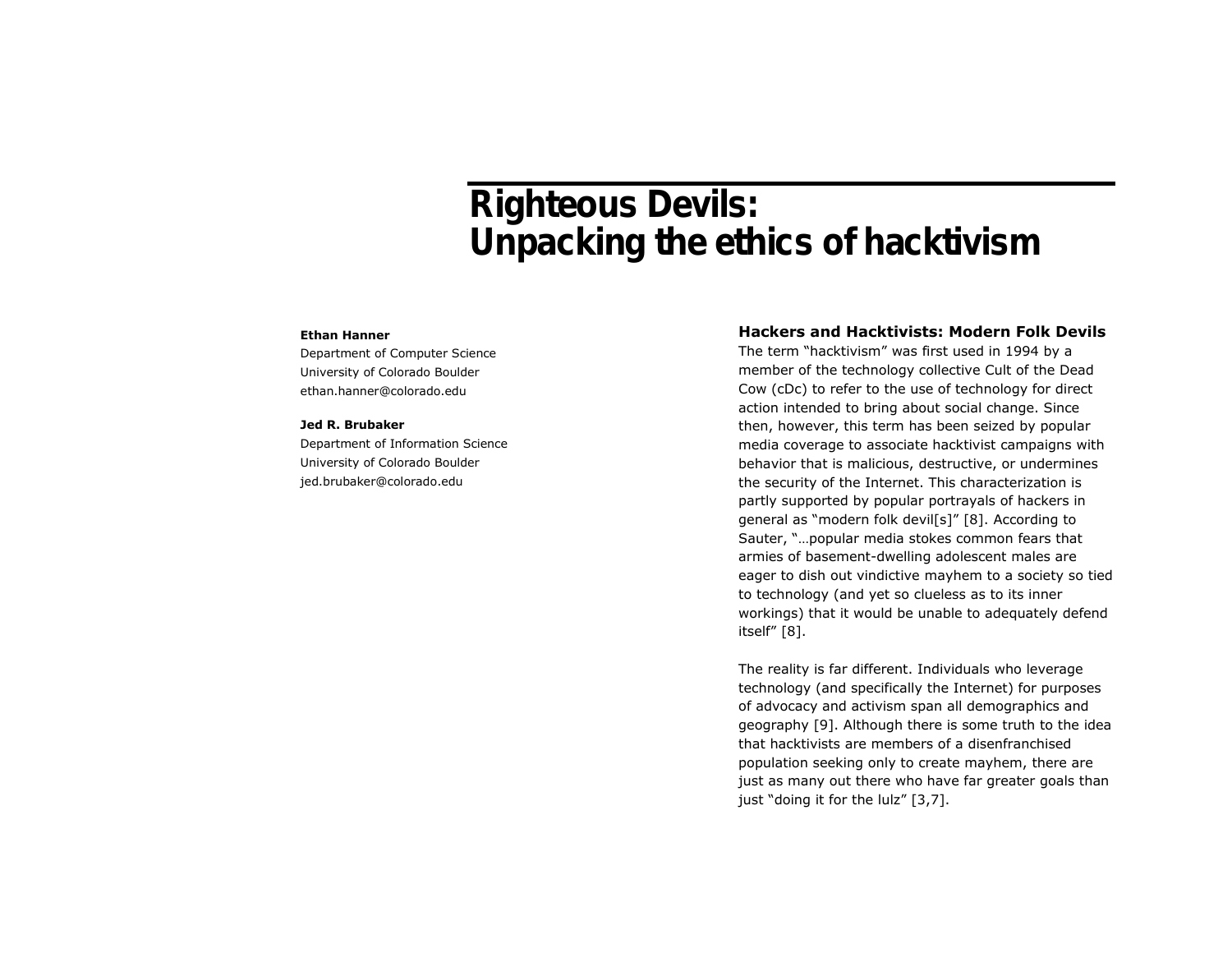Unfortunately, the framing of much of the coverage around hacktivist activities contributes to the perception of these individuals and groups as "bad actors." In particular, early activities of the hacktivist/trolling collective known as Anonymous centered around disruptive actions such as the Habbo Hotel raids [10], swatting (a type of harassment that involves deceiving emergency response dispatchers into sending police and other emergency personnel to a target's address), and doxxing (publishing personal information about an individual or group on public forums, often with malicious intent). Rather than renouncing this characterization, members of Anonymous at the time reveled in their newfound fame and embraced labels like the "Internet Hate Machine," a moniker coined during a news segment aired by a FOX affiliate in July 2007 [6 as cited in 3].

When we look beyond media coverage, however, many of the issues around which hacktivists engage also motivate activism more broadly [8]. How, then, are we to understand hacktivists' style of techno-civil disobedience? To answer this question, we are researching the ways that members of the public view the individuals and activities associated with hacktivism and online activism. We seek to understand how people understand and differentiate these two terms, how they make judgments on the appropriateness and effectiveness of the tactics used, and their feelings on the use of technology for protest generally. We are motivated by an ever-growing need to reconcile the affordances and limitations of online platforms and social media with the rights of free speech, dissent, and political organizing and how they align with community values and norms.

### **Ethical Perceptions of Hacktivism**

Our research on hacktivism has focused on understanding how the public perceives these types of activities and what their views are on the legality, morality, and possible repercussions for those involved. Starting in Fall 2016, we conducted an online survey to explore attitudes and beliefs in this area. Based on a survey of the literature on past hacktivist campaigns [1,3,4,8], our survey investigated attitudes about four specific methods of hacktivism:

- 1. client-side distributed denial of service (DDoS) action involving voluntary participation,
- 2. server-side DDoS action involving botnets or "zombie" computers,
- 3. website defacement, and
- 4. information theft and leaking.

Our results revealed points of tension when people evaluate the appropriateness of hacktivism, including: conflicts between the free speech rights of protestors and of the targets (e.g., with DDoS actions and website defacements); concerns over privacy and anonymity both of activists and targets; potential harms and how to define damage in a digital space; and concerns about power imbalances and Internet vigilantism.

The results from our survey were used to inform the design of an interview study. We conducted a total of 12 interviews and are currently performing a thematic analysis of the data to understand the factors that influence the public's perception of the groups and activities associated with hacktivism, especially with regards to how judgments are made about the justification, effectiveness, and appropriateness of hacktivist tactics and goals. In addition to hacktivism,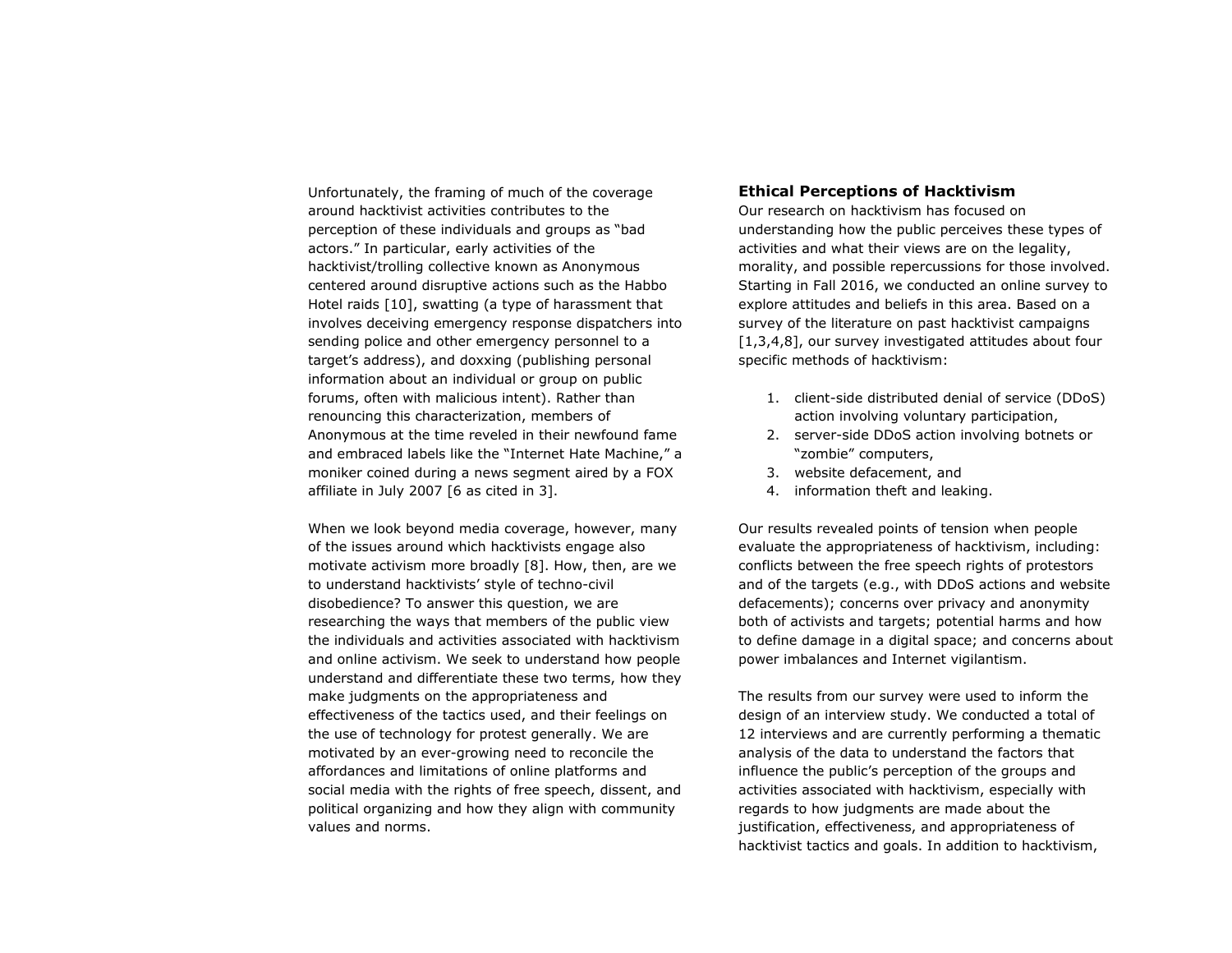these interviews explored related topics such as the use of social media for online activism and advocacy, attitudes about offline protests, and how they compare to digital protest.

We are already seeing distinctions between how people discuss hacktivism versus online activism. For example, participants associate hacktivism with decidedly negative connotations, such as "devious", "malicious", "stolen data", and "unsanctioned use of data." In contrast, online activism has more positive associations, with participants mentioning the value of social media for advocacy and activism. While hacktivism is often seen as disruptive, online activism is seen as a powerful way of spreading information and awareness that historically was not possible.

Even though evaluations of hacktivism and online activism differ, when they are appropriate and what counts as each is far more nuanced. For example, one participant mentioned how a nominally Anonymousaffiliated Twitter account spoke out against ISIS after the Pulse nightclub shooting in Orlando by spamming their accounts with gay pornography. This type of activity echoes the type of trolling, trickster behavior that characterized 4chan and Anonymous in the early 2000's – behavior that valued "the lulz" over any political motivation or goals. This form of "protest", however, walks a very fine line  $-$  in terms of how it is evaluated by both people and platforms.

Our participant recognized the disruptive nature of Twitter spam, but like many of our participants, ideological agreement with the activist's intent left them supportive of what might otherwise be questionable behavior. Meanwhile, Twitter's content guidelines largely forbid gratuitous imagery including sexually explicit and violent content, discourages abusive behavior like harassment, and explicitly disallows spamming (defined in part as "bulk or aggressive activity that attempts to manipulate or disrupt Twitter or the experience of users on Twitter"). One could easily make an argument, from the point of view of ISIS and/or their sympathizers on Twitter, that this protest response to the Orlando shooting violates one or more of those guidelines. However, in doing so, one might suggest that Twitter's policies should not be aligned with the values of the community.

The tension between a platform and those who populate it may be indicative of the tensions surrounding activism more broadly. For many participants, the collective action represented by hacktivism was seen as society's last resort for keeping large entities like governments and multi-national corporations accountable to the public.

## **Addressing Hacktivism and Online Activism Through Design and Policy**

Although laws such as the Computer Fraud and Abuse Act have been used in the past to charge individuals involved in DDoS actions or unauthorized access to protected systems, these laws do not explicitly address how those activities might overlap with acts of protest and civil disobedience. The ability to organize and protest is generally seen as a fundamental right in a civilized society, and historical acts of civil disobedience are often held up as necessary and heroic sacrifices, even when the actor receives harsh punishment. However, there is no clear consensus on what constitutes civil disobedience in the electronic realm and what should be the benchmarks or criteria for